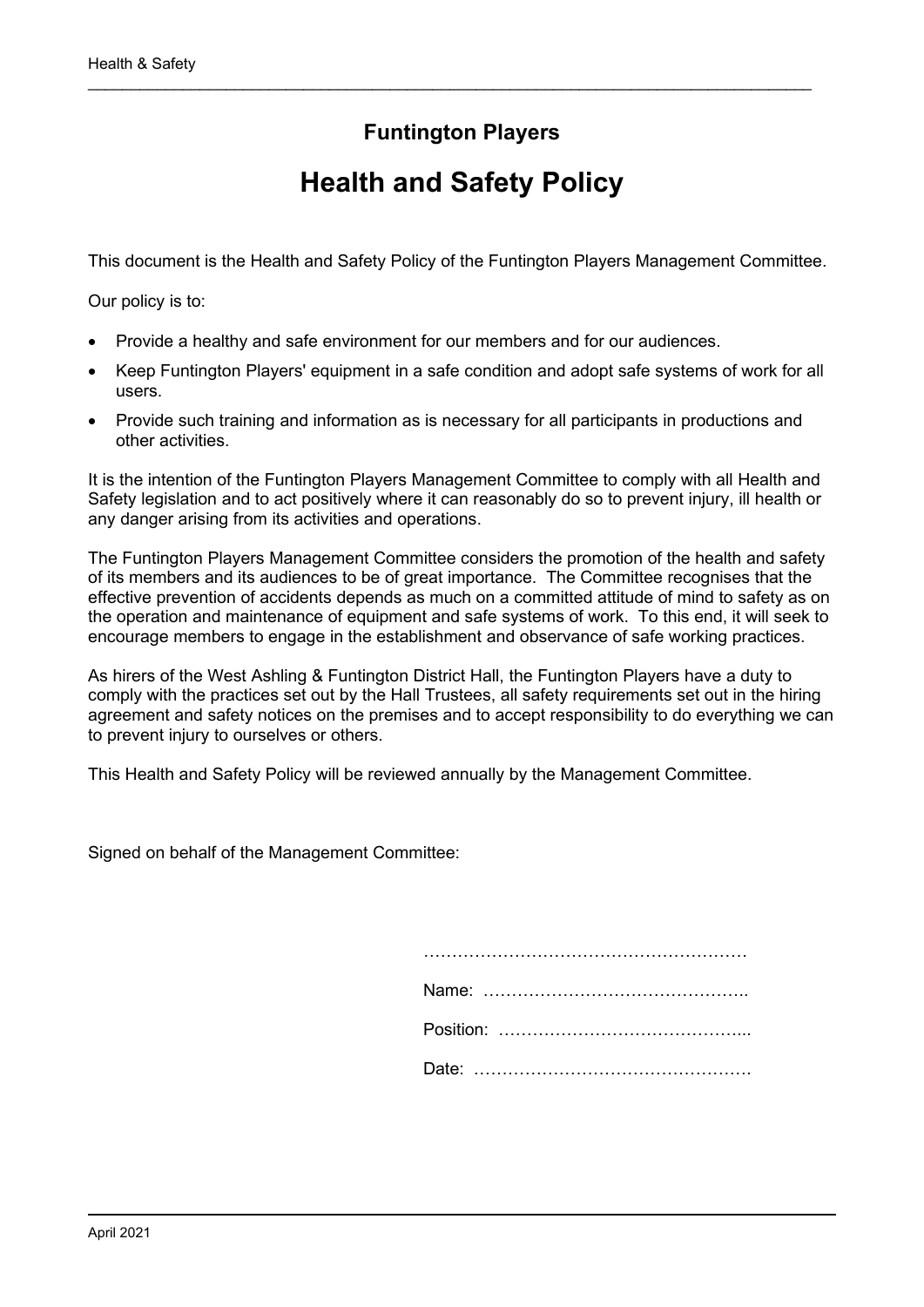# **Funtington Players**

\_\_\_\_\_\_\_\_\_\_\_\_\_\_\_\_\_\_\_\_\_\_\_\_\_\_\_\_\_\_\_\_\_\_\_\_\_\_\_\_\_\_\_\_\_\_\_\_\_\_\_\_\_\_\_\_\_\_\_\_\_\_\_\_\_\_\_\_\_\_\_\_\_\_\_\_\_\_\_\_\_\_\_\_

# **Organisation of Health and Safety**

- (1) The Health and Safety policy and practices of the Funtington Players are set out in a series of related documents as follows:
	- (a) Health and Safety Policy
	- (b) Organisation of Health and Safety
	- (c) Management Practices and Procedures
	- (d) When operating in the West Ashling & Funtington District Hall, the Hall User Safety Manual – Operational Practices and Procedures should be followed.
- (2) The Funtington Players Management Committee has overall responsibility for health and safety during society activities.
- (3) The Committee member carrying out the role of Safety Adviser is delegated by the Management Committee to have day to day responsibility for the implementation of the Health & Safety policy and practices.
- (4) The following Committee and Production Team roles have responsibility for specific items:

| ltem                                      | Role                   |
|-------------------------------------------|------------------------|
| Insurance                                 | Treasurer              |
| Reporting of accidents                    | Secretary              |
| <b>Risk Assessment and inspections</b>    | <b>Safety Adviser</b>  |
| PAT Testing of FP Equipment               | <b>Safety Adviser</b>  |
| Evacuation of audience in case of fire    | Front of House Manager |
| Evacuation of cast & crew in case of fire | Stage Manager          |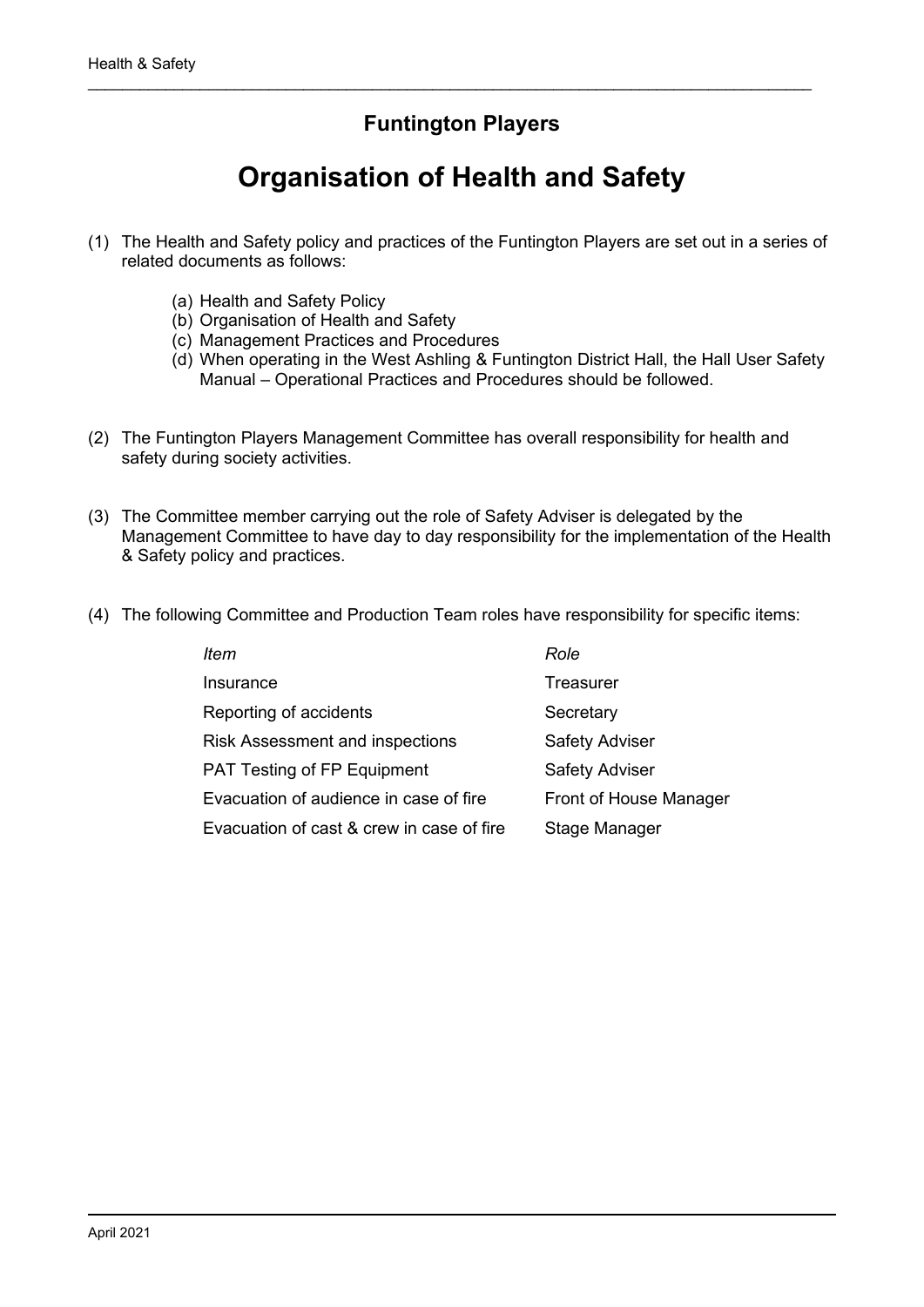# **Funtington Players**

# **Health & Safety**

# **Management Practices and Procedures**

| $\mathbf{1}$    |                          |  |
|-----------------|--------------------------|--|
| 2.              |                          |  |
| 3 <sub>1</sub>  | 3.1<br>3.2               |  |
| 4 <sub>1</sub>  |                          |  |
| 5.              | 5.1<br>5.2               |  |
| 6.              | 6.1<br>6.2               |  |
| 7 <sub>1</sub>  | 7.1<br>7.2               |  |
| 8.              |                          |  |
| 9.              | 9.1<br>9.2<br>9.3<br>9.4 |  |
| 10 <sub>1</sub> |                          |  |
| 11.             |                          |  |
| 12.             |                          |  |

#### **Appendices**

|--|--|--|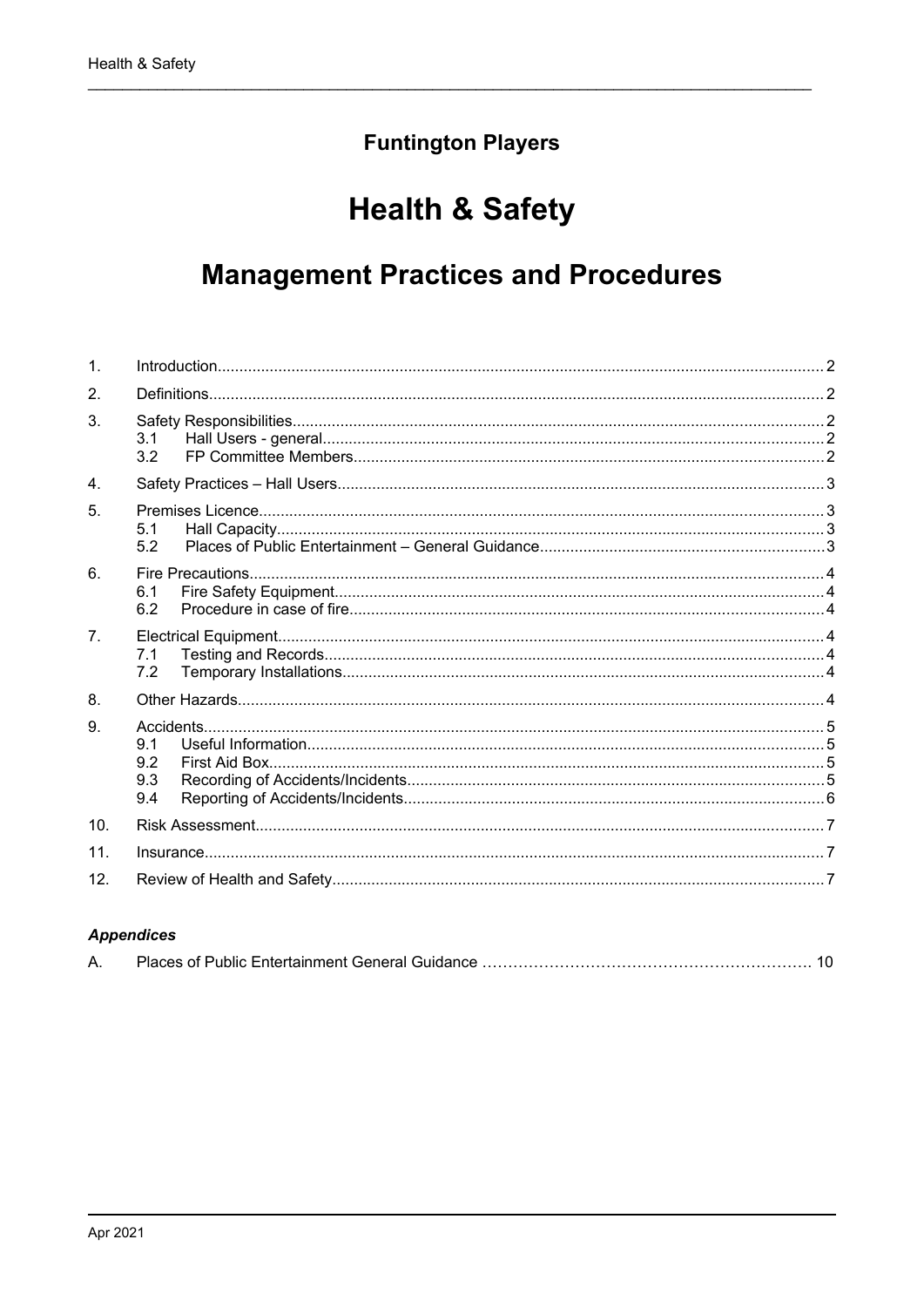## <span id="page-3-4"></span>**1. Introduction**

The practices and procedures contained in this document are governed by the Health & Safety Policy for the Funtington Players.

 $\mathcal{L}_\mathcal{L} = \{ \mathcal{L}_\mathcal{L} = \{ \mathcal{L}_\mathcal{L} = \{ \mathcal{L}_\mathcal{L} = \{ \mathcal{L}_\mathcal{L} = \{ \mathcal{L}_\mathcal{L} = \{ \mathcal{L}_\mathcal{L} = \{ \mathcal{L}_\mathcal{L} = \{ \mathcal{L}_\mathcal{L} = \{ \mathcal{L}_\mathcal{L} = \{ \mathcal{L}_\mathcal{L} = \{ \mathcal{L}_\mathcal{L} = \{ \mathcal{L}_\mathcal{L} = \{ \mathcal{L}_\mathcal{L} = \{ \mathcal{L}_\mathcal{$ 

Since the majority of the Funtington Players' activities take place at the West Ashling & Funtington District Hall, this document refers to the Health & Safety Practices and Procedures which are the responsibility of the Hall Trustees.

A separate manual, the Hall User Safety Manual, details operational practices and procedures and is kept readily available in the Hall.

## <span id="page-3-3"></span>**2. Definitions**

| The Hall   | The West Ashling & Funtington District Hall |
|------------|---------------------------------------------|
| <b>FPs</b> | <b>Funtington Players</b>                   |

## <span id="page-3-2"></span>**3. Safety Responsibilities**

#### <span id="page-3-1"></span>**3.1 Hall Users - general**

All Hall users, including FP members, are expected to recognise that there is a duty on them to comply with the practices and procedures set out by the Trustees, safety notices on the premises and to accept responsibility to do everything they can to prevent injury to themselves or others.

#### <span id="page-3-0"></span>**3.2 FP Committee Members**

In addition to the above responsibilities, FP committee members have a number of specific responsibilities, as follows:

- 3.2.1 To manage the particular hazards involved in mounting a theatrical production.
- 3.2.2 To ensure the health and safety of members by ensuring fitness for purpose of equipment provided.
- 3.2.3 To be alert to and report any fault, damage or other situation in the hall which may cause injury and which cannot be rectified immediately. A List of Hall Contacts is displayed on the notice board in the entrance lobby of the Hall. The relevant hall committee member will be contacted in such a situation and shall take action as soon as possible appropriate to the problem reported.
- 3.2.4 To be alert to and report any fault or damage to FP equipment which may pose a risk. A notice should be placed on damaged equipment warning that it is not to be used.
- 3.2.5 To participate in Risk Assessment exercises as advised by the Safety Adviser and agreed by the Management Committee. See 10. [Risk Assessment](#page-7-3), p[.8,](#page-7-3) for further details.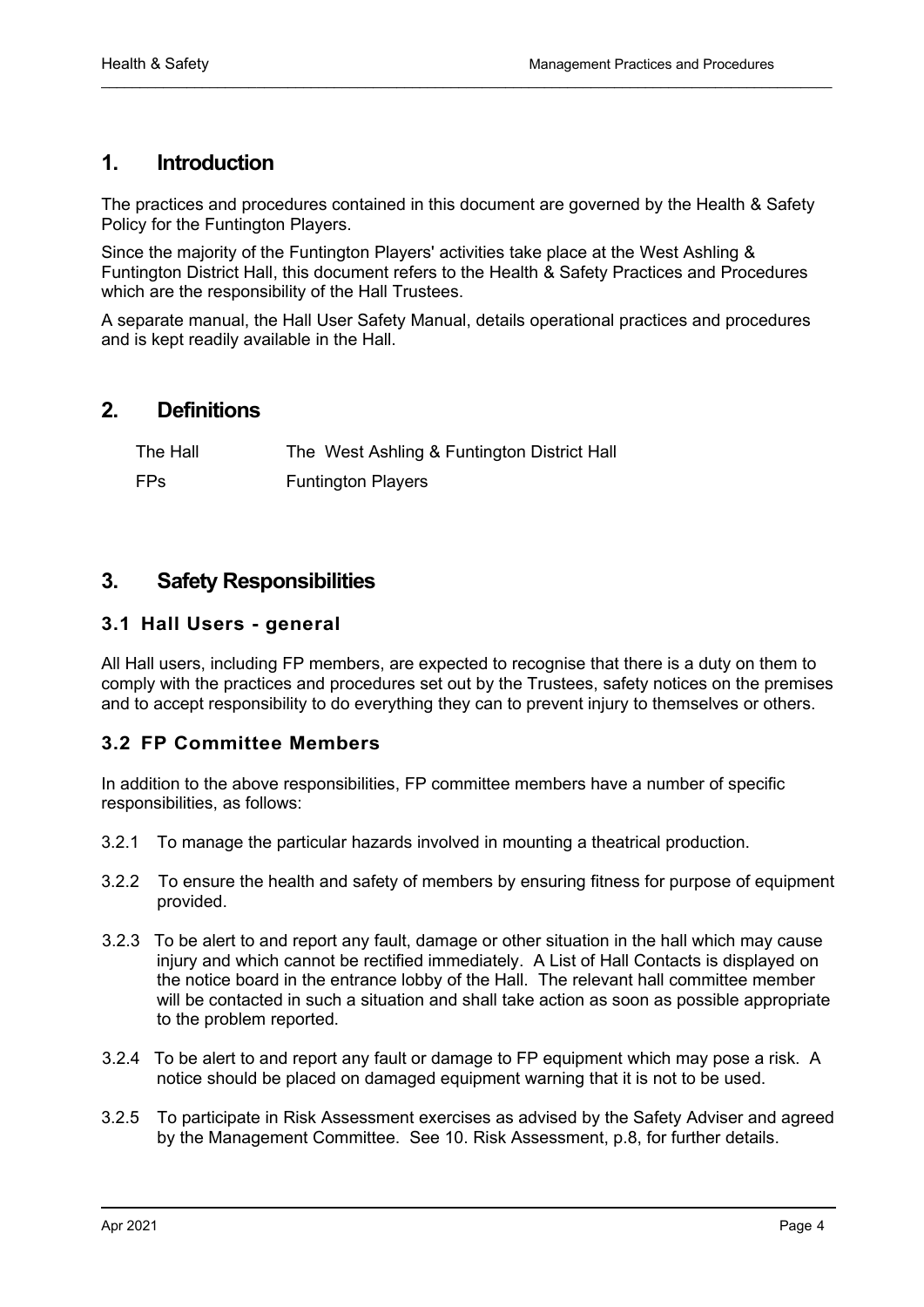## <span id="page-4-4"></span>**4. Safety Practices**

Safety practices to be followed by Hall users are set out in a separate manual, the Hall User Safety Manual, which is kept readily available at the Hall. The Manual includes the following:

 $\mathcal{L}_\mathcal{L} = \{ \mathcal{L}_\mathcal{L} = \{ \mathcal{L}_\mathcal{L} = \{ \mathcal{L}_\mathcal{L} = \{ \mathcal{L}_\mathcal{L} = \{ \mathcal{L}_\mathcal{L} = \{ \mathcal{L}_\mathcal{L} = \{ \mathcal{L}_\mathcal{L} = \{ \mathcal{L}_\mathcal{L} = \{ \mathcal{L}_\mathcal{L} = \{ \mathcal{L}_\mathcal{L} = \{ \mathcal{L}_\mathcal{L} = \{ \mathcal{L}_\mathcal{L} = \{ \mathcal{L}_\mathcal{L} = \{ \mathcal{L}_\mathcal{$ 

- Safety practices
- Procedure in case of accidents
- Procedure in case of fire
- Fire safety equipment
- Use of kitchen facilities
- Operation of emergency exits
- End of session check list

## <span id="page-4-3"></span>**5. Premises Licence**

Use of the Hall is covered by a Premises Licence which is issued by the Chichester District Council and with which the FPs must comply.

## <span id="page-4-2"></span>**5.1 Hall Capacity**

The number of people who may be accommodated in the Hall at any one time is governed by the Premises Licence. The licensed capacity is as follows:

- (1) When used for functions utilising seating at tables maximum 70 persons,
- (2) When used for dancing only or functions for closely seated audience maximum 100 persons,
- (3) When used as a theatre maximum 100 persons.

#### <span id="page-4-1"></span>**5.2 Places of Public Entertainment – General Guidance**

A document under the above title was issued by the West Sussex Fire & Rescue Service and contains directives covering seating arrangements, attendants, scenery/curtains, stage, smoking, stairs/ramps, handrails and special effects during public entertainment such as amateur dramatic productions. Extracts from these General Guidance notes are attached to this document as Appendix A and the Safety Adviser is responsible for ensuring adherence to all directives contained therein.

## <span id="page-4-0"></span>**6. Fire Precautions**

#### <span id="page-4-5"></span>**6.1 Fire Safety Equipment**

The following equipment is installed in the Hall:

- (a) Water Fire extinguishers are located in the main auditorium. CO2 extinguishers are located on the stage and in the kitchen.
- (b) A fire blanket is kept in the kitchen located close to the oven.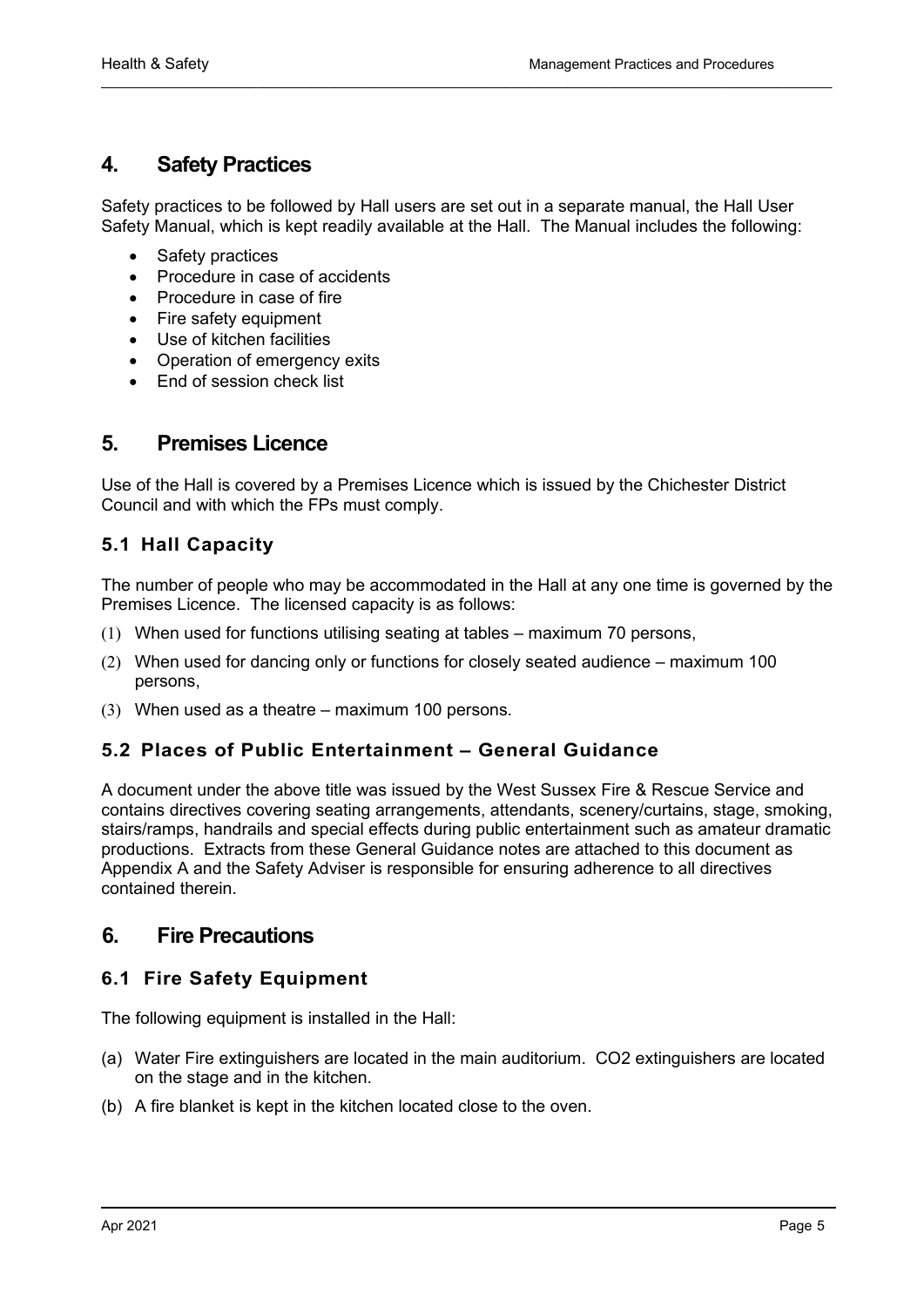## <span id="page-5-3"></span>**6.2 Procedure in case of fire**

The procedure in case of fire is detailed in the Hall User Safety Manual together with a plan of the Hall showing the location of the telephone, fire exits and fire fighting equipment.

 $\mathcal{L}_\mathcal{L} = \{ \mathcal{L}_\mathcal{L} = \{ \mathcal{L}_\mathcal{L} = \{ \mathcal{L}_\mathcal{L} = \{ \mathcal{L}_\mathcal{L} = \{ \mathcal{L}_\mathcal{L} = \{ \mathcal{L}_\mathcal{L} = \{ \mathcal{L}_\mathcal{L} = \{ \mathcal{L}_\mathcal{L} = \{ \mathcal{L}_\mathcal{L} = \{ \mathcal{L}_\mathcal{L} = \{ \mathcal{L}_\mathcal{L} = \{ \mathcal{L}_\mathcal{L} = \{ \mathcal{L}_\mathcal{L} = \{ \mathcal{L}_\mathcal{$ 

If a fire occurs during a performance the priority is to ensure the safe evacuation of the audience under the direction of the Front of House Manager. It is the Stage Manager's responsibility to ensure the safe evacuation of cast and crew backstage, providing manpower to assist the Front of House Manager as appropriate.

# <span id="page-5-0"></span>**7. Electrical Equipment**

## <span id="page-5-2"></span>**7.1 Testing and Records**

The electrical equipment owned by the FPs (lights, cables, dimmers, sound equipment, TVs etc.) is portable and is required to be PAT tested periodically according to the assessed risk. Records must be kept.

## <span id="page-5-1"></span>**7.2 Rigging of Equipment**

The rigging and cabling of equipment for a production is complex and should be done only by members who have been fully briefed on the electrical system and the precautions to be followed.

## **8. Other Hazards**

There are particular hazards associated with the "get-in" and "get-out" and separate hazards associated with the production itself.

#### **8.1 The get-in and get-out**

Hazards include but are not limited to the following:

- A large number of people working in a relatively confined space.
- Lifting of heavy objects, scenery, rostra etc.
- Use of power tools.
- Working from step ladders.

The Stage Manager or other nominated person should draw up a plan for activities to avoid mutual interference and ensure that participants are appropriately briefed.

#### **8.2 In performance**

Hazards include but are not limited to the following:

- Difficulties in seeing the stage edge, steps in the wings or stored props and furniture in low light.
- Actors leaving stage momentarily "blinded" by the stage lights.
- Movements of scenery and props during scene changes.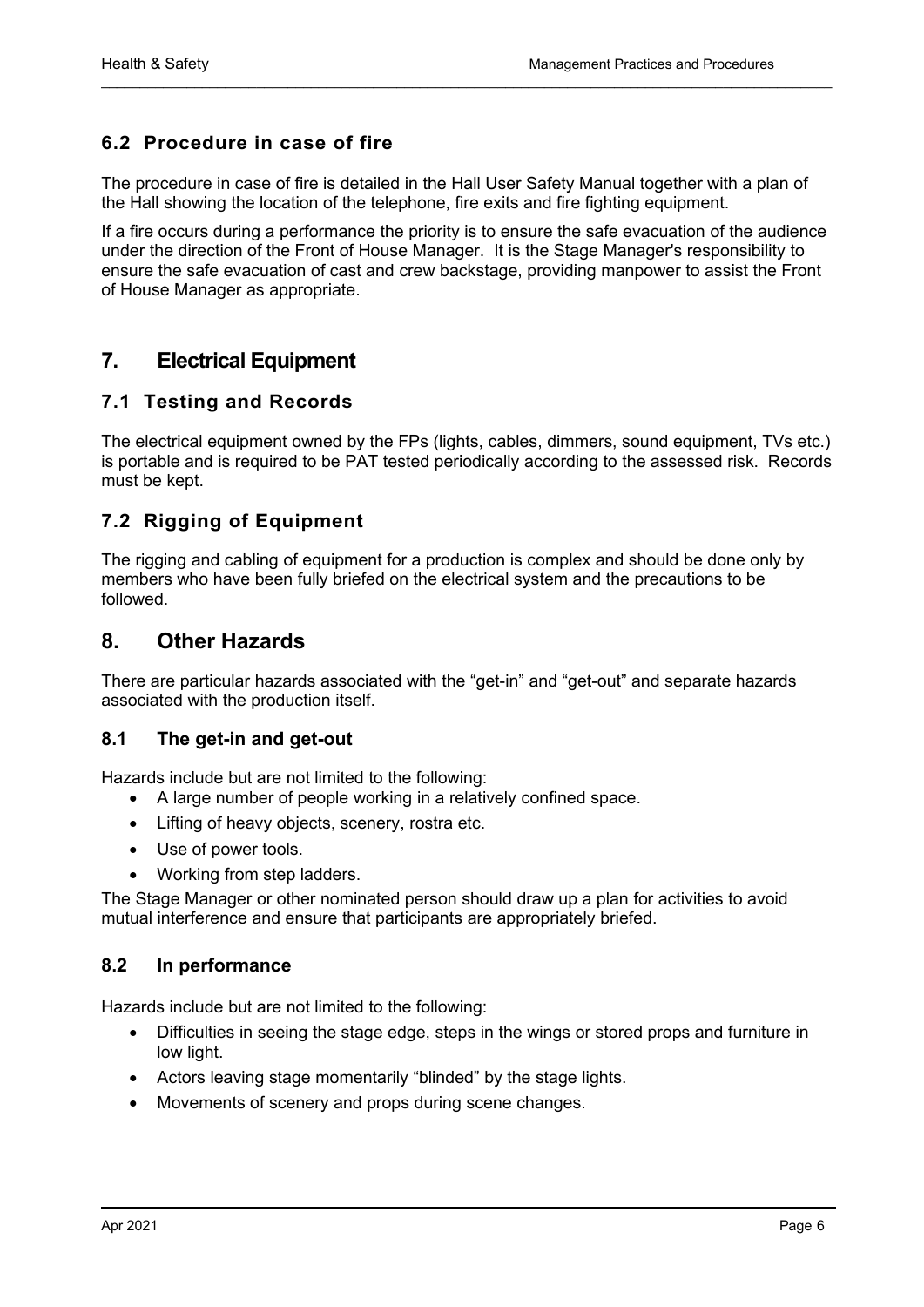# <span id="page-6-4"></span>**9. Accidents**

## <span id="page-6-3"></span>**9.1 Useful Information**

In the case of an accident occurring at the Hall, users are advised to contact a Hall committee member as shown in the List of Hall Contacts which is displayed on the notice board in the entrance lobby of the Hall. Should such an event occur the following information may be useful.

 $\mathcal{L}_\mathcal{L} = \{ \mathcal{L}_\mathcal{L} = \{ \mathcal{L}_\mathcal{L} = \{ \mathcal{L}_\mathcal{L} = \{ \mathcal{L}_\mathcal{L} = \{ \mathcal{L}_\mathcal{L} = \{ \mathcal{L}_\mathcal{L} = \{ \mathcal{L}_\mathcal{L} = \{ \mathcal{L}_\mathcal{L} = \{ \mathcal{L}_\mathcal{L} = \{ \mathcal{L}_\mathcal{L} = \{ \mathcal{L}_\mathcal{L} = \{ \mathcal{L}_\mathcal{L} = \{ \mathcal{L}_\mathcal{L} = \{ \mathcal{L}_\mathcal{$ 

| Nearest facility                            | Address                                                 | Telephone    |
|---------------------------------------------|---------------------------------------------------------|--------------|
| Hospital Accident &<br>Emergency department | St. Richards Hospital,<br>Spitalfields Lane, Chichester | 01243 788122 |

## <span id="page-6-2"></span>**9.2 First Aid**

First Aid Boxes are located in the kitchen and in the Jessie Sparkes room.

## <span id="page-6-1"></span>**9.3 Recording of Accidents/Incidents**

In the event of an accident or incident involving the health of an individual, details must be recorded in the Hall Accident Book, including at least the following:

- the date of reporting,
- the date, time and place of the event,
- personal details of those involved,
- a brief description of the nature of the event.

Incident Report forms are kept in the Hall with the Hall User Safety Manual for use by any Hall User who needs to record an accident/incident. It is essential to record all events because, by investigating these, action may be identified to prevent further occurrences.

## <span id="page-6-0"></span>**9.4 Reporting of Accidents/Incidents**

Certain types of accident and incident are required to be reported under the Reporting of Injuries, Diseases and Dangerous Occurrences Regulations, 1995 (RIDDOR). These include:

- deaths
- major injuries
- accidents resulting in more than a three day injury
- diseases
- dangerous occurrences
- gas incidents

A full list of reportable accidents and incidents as well as other information on is given on the Incident Contact Centre website [www.riddor.gov.uk.](http://www.riddor.gov.uk/) The completion of RIDDOR forms and the reporting of accidents is the responsibility of the Hall Secretary.

## **9.5 Investigation**

The cause of all accidents involving FP members must be investigated by the FPs Management Committee so that measures can be taken to reduce the risk of recurrence, as appropriate. It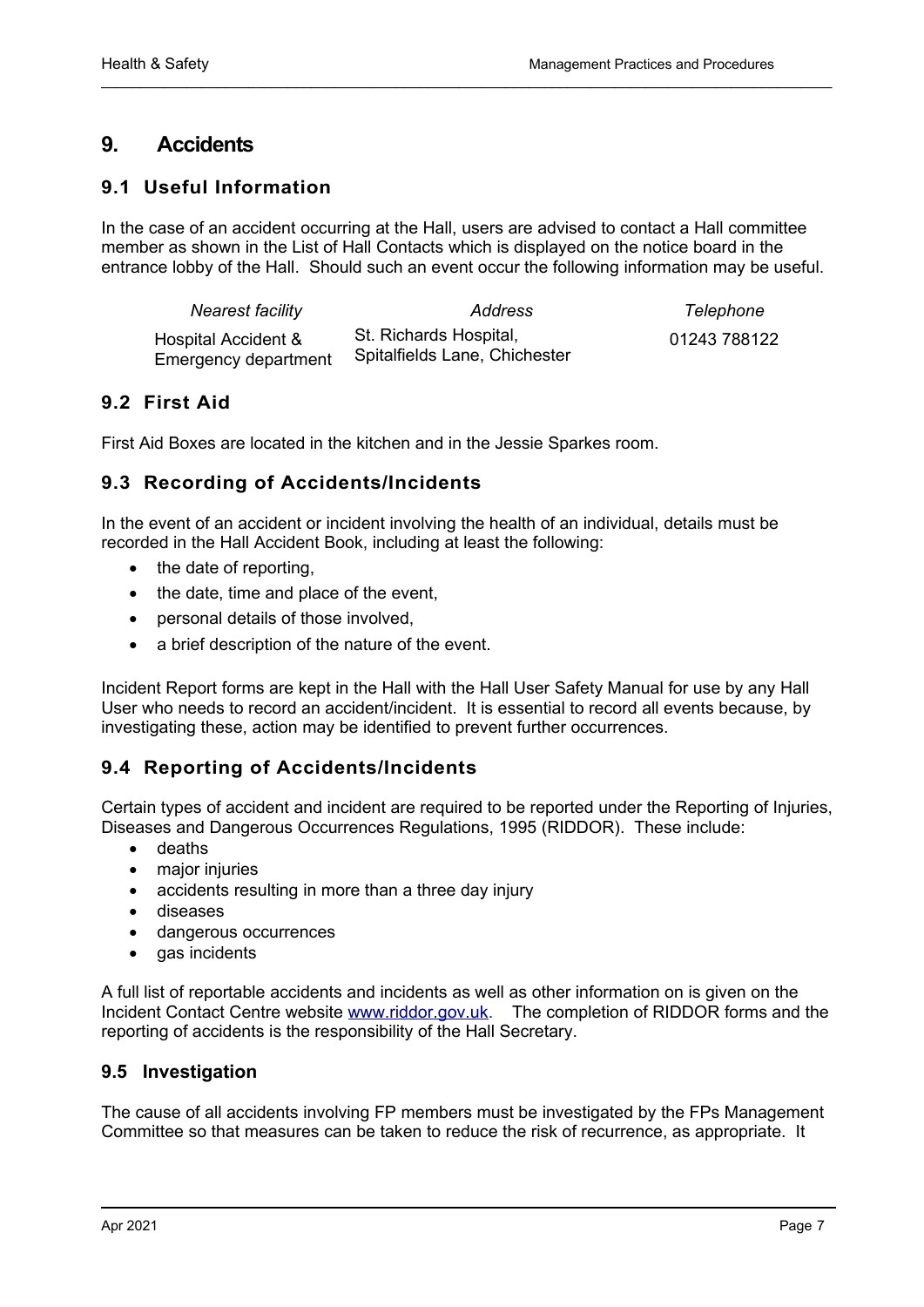follows that all accidents must be reported to the Committee and discussed at the following Committee meeting.

 $\mathcal{L}_\mathcal{L} = \{ \mathcal{L}_\mathcal{L} = \{ \mathcal{L}_\mathcal{L} = \{ \mathcal{L}_\mathcal{L} = \{ \mathcal{L}_\mathcal{L} = \{ \mathcal{L}_\mathcal{L} = \{ \mathcal{L}_\mathcal{L} = \{ \mathcal{L}_\mathcal{L} = \{ \mathcal{L}_\mathcal{L} = \{ \mathcal{L}_\mathcal{L} = \{ \mathcal{L}_\mathcal{L} = \{ \mathcal{L}_\mathcal{L} = \{ \mathcal{L}_\mathcal{L} = \{ \mathcal{L}_\mathcal{L} = \{ \mathcal{L}_\mathcal{$ 

## <span id="page-7-3"></span><span id="page-7-2"></span>**10. Risk Assessment**

The FPs Management Committee have decided to use Risk Assessment as a means of ensuring that potential hazards are identified and to lessen any risks they may cause. Risk Assessment covers the following areas:

- General hazards associated with use of the hall by the FPs.
- Hazards associated with Get-ins and Get-outs.
- Hazards arising during performance (which will tend to vary depending on the production being staged).

Risk Assessment records are held by the Safety Adviser.

The Risk Assessment will be regularly reviewed and revised if necessary. Reviews will be carried out:

- if there has been an accident or "near miss".
- before each production.

## <span id="page-7-1"></span>**11. Insurance**

The FPs Management Committee have arranged for Public Liability insurance cover. It is the responsibility of the Treasurer to maintain appropriate and valid insurance cover.

## <span id="page-7-0"></span>**12. Review of Health and Safety**

In order to ensure regular consideration, Health and Safety will be featured as a standing item on the agenda for all meetings of the FPs Management Committee. This will provide the opportunity for relevant concerns to be raised by any of the Committee members including any accidents, faults, misuse or other matters which could affect the health and safety of others.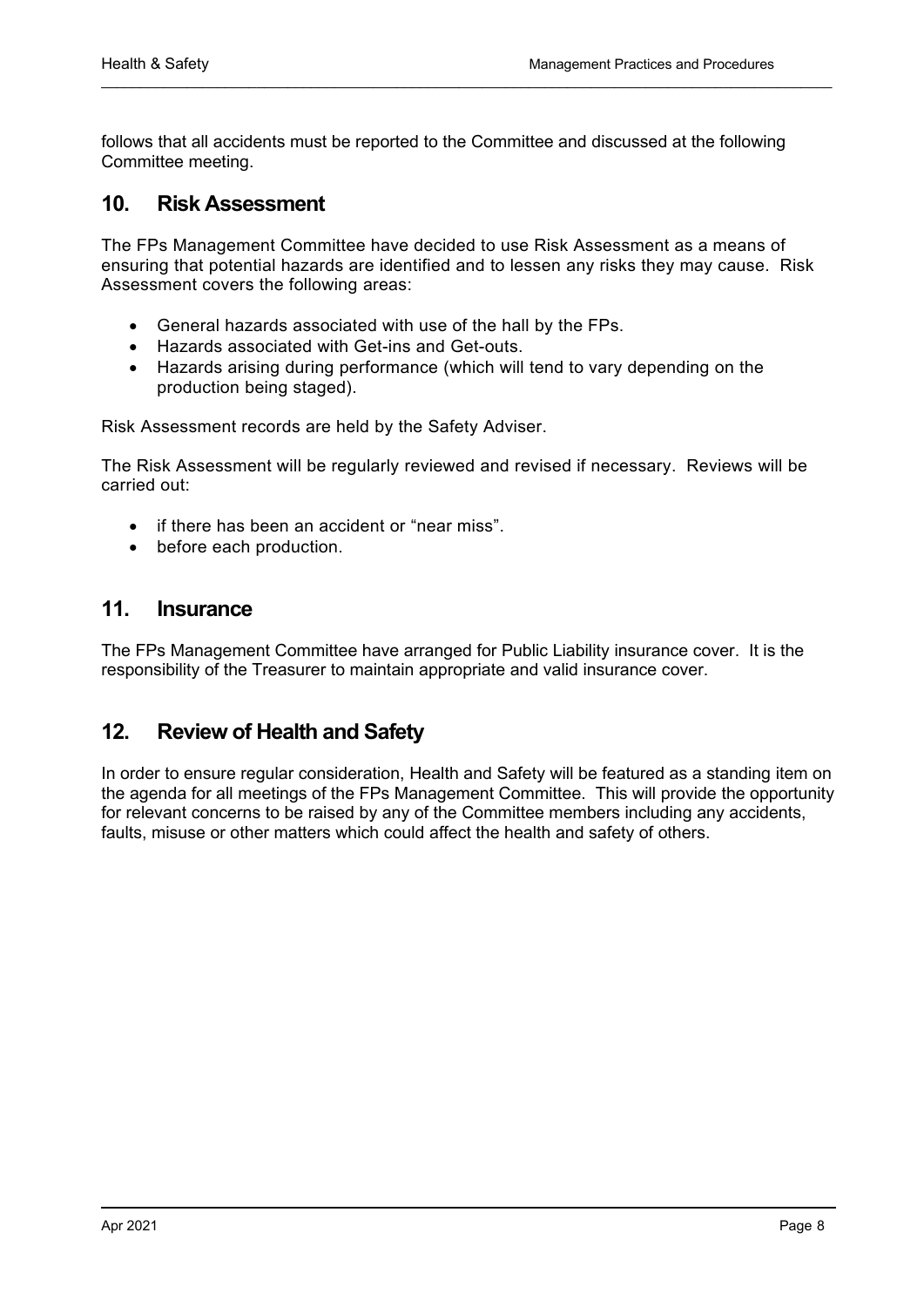## **Places of Public Entertainment General Guidance**

\_\_\_\_\_\_\_\_\_\_\_\_\_\_\_\_\_\_\_\_\_\_\_\_\_\_\_\_\_\_\_\_\_\_\_\_\_\_\_\_\_\_\_\_\_\_\_\_\_\_\_\_\_\_\_\_\_\_\_\_\_\_\_\_\_\_\_\_\_\_\_\_\_\_\_\_\_\_\_\_\_\_\_\_\_\_\_\_\_\_\_\_\_\_

#### Seating

- 1. Seating and gangways are to be so arranged as to allow free and ready access direct to the exits with no portion of any gangway normally more than 18m from an exit measured along the line of the gangway.
- 2. Gangways are to be of sufficient width for the occupancy. Their width is to be calculated in accordance with the width of the exits but should in no case be less than 1.05m wide. The creation of bottleneck conditions which could cause obstruction to persons making their way out of the premises is to be avoided.
- 3. There is to be an unobstructed seat-way of at least 305mm measured between perpendiculars between the back of one seat and the front of the seat immediately behind.

The number of seats in a row is not to exceed:

- (a) 7 seats where there is a gangway at one end only. However, longer rows of up to 11 seats may be allowed if the seat-way is increased by 25mm for each seat over 7; and
- (b) 14 seats where there is a gangway at each end. However, longer rows of up to 18 seats may be allowed if the seat-way is increased by 25mm for each additional pair of seats and/or any odd seat over 14.
- 4. (not applicable)
- 5. All fixed and movable seating is to be maintained free from tears, rips, etc., which would result in the filling being exposed.

#### **Attendants**

- 6. There must be competent attendants on duty during the whole time that the public are on the premises. These attendants to be specifically instructed as to their responsibilities in the event of fire or other emergency. They must:
	- (a) ensure that no overcrowding occurs in any part of the premises
	- (b) keep all gangways and exits clear at all times
	- (c) prevent standing on seats or furniture; and
	- (d) be aware of any special requirements needed to ensure the safe evacuation of the public.
- 7. Attendants must be readily identifiable by means of some conspicuous clothing or marking system which is visible under all lighting conditions.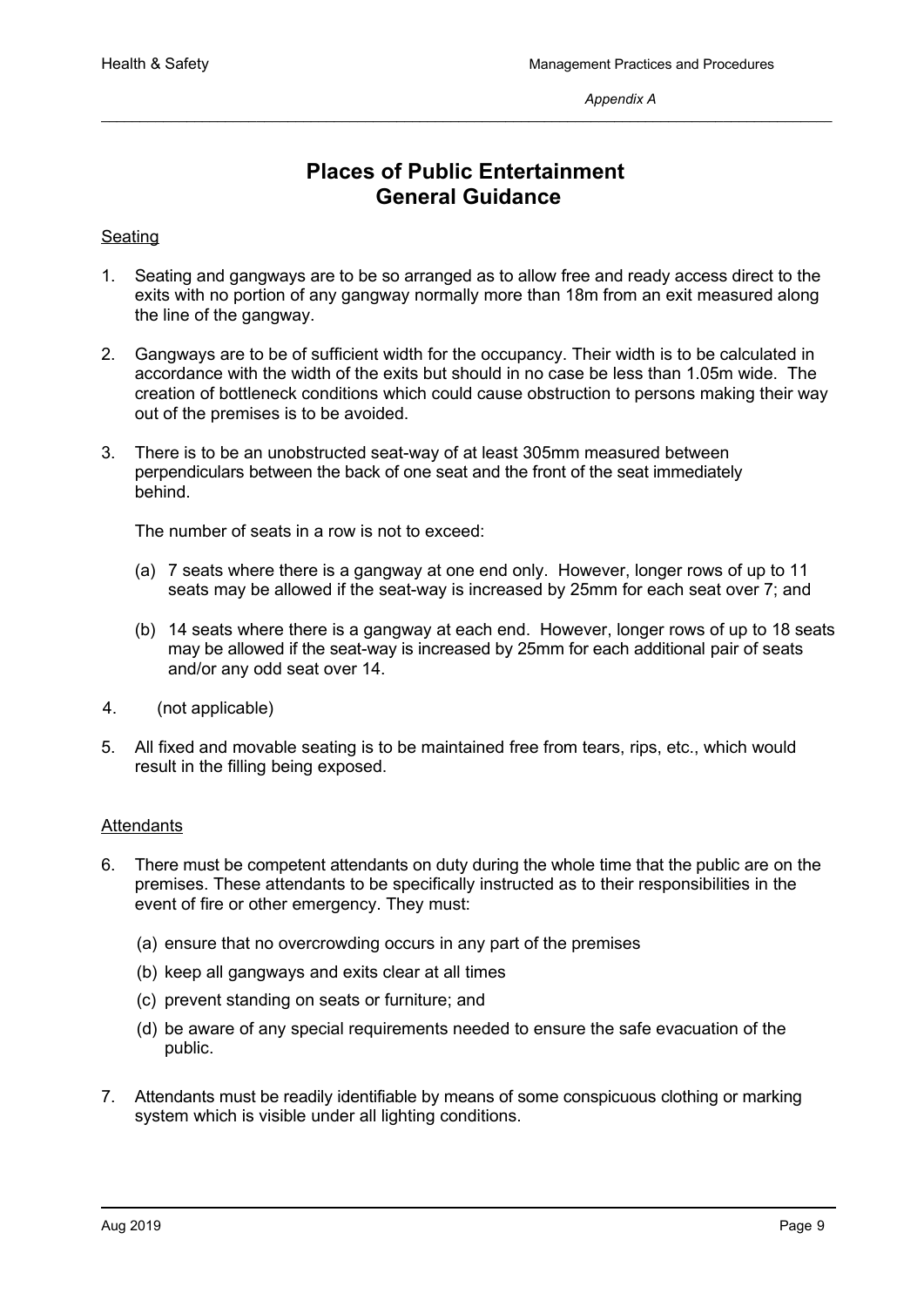- 8. The number of attendants on duty on the premises to assist persons entering or leaving should not be less than 1 for every 250, or part of 250 present; and
	- (a) if the number of persons on the floor or tier is less than 100, there should be at least 1 additional attendant on duty on that floor or tier,

\_\_\_\_\_\_\_\_\_\_\_\_\_\_\_\_\_\_\_\_\_\_\_\_\_\_\_\_\_\_\_\_\_\_\_\_\_\_\_\_\_\_\_\_\_\_\_\_\_\_\_\_\_\_\_\_\_\_\_\_\_\_\_\_\_\_\_\_\_\_\_\_\_\_\_\_\_\_\_\_\_\_\_\_\_\_\_\_\_\_\_\_\_\_

(b) if the number of persons present on any floor or tier exceeds 100 there should be at least 2 additional attendants on duty on the floor or tier.

#### **Scenery/Curtains**

9. All curtains or drapes are to be of a durably flame-retarded fabric or inherently flameretarded fabric and are to conform with British Standard 5867 Part 2, fabric type B.

Curtains or drapes are not to conceal notices and are not to be hung so as to trail on the floor.

- 10. Where curtains are permitted in front of fire exit doors the following criteria must be adhered to:
	- (a) an attendant is to be nearby to open the curtains in the event of an emergency,
	- (b) exit signs must be visible at all times,
	- (c) curtains are to open in the centre when in front of a pair of doors,
	- (d) when in the open position, the folding curtains are to hang clear of the doorway openings.
- 11. All scenery, including cloths, draperies, gauze-cloths, floral decorations, hangings, curtains and all fabric decorations on the stage are to be maintained flame-retarded.
- 12. Materials treated by a non-durable process which have been washed or cleaned should be retreated to render them flame-retarded before re-use.

#### **Stage**

- 13. The under-stage area is to be kept entirely free of readily combustible materials.
- 14. If the under-stage area is to be used for storage purposes, it is to be separated from the remainder of the building by 60 minutes fire-resisting construction.

#### No Smoking

15. Smoking is to be strictly prohibited on stage and in all areas associated with the stage, except where it is necessary in connection with the performance. The use of naked lights will require prior approval by the Fire Authority.

#### Stairs/Ramps

16.The edges of treads of stairs used by the public to be rendered and maintained conspicuous.